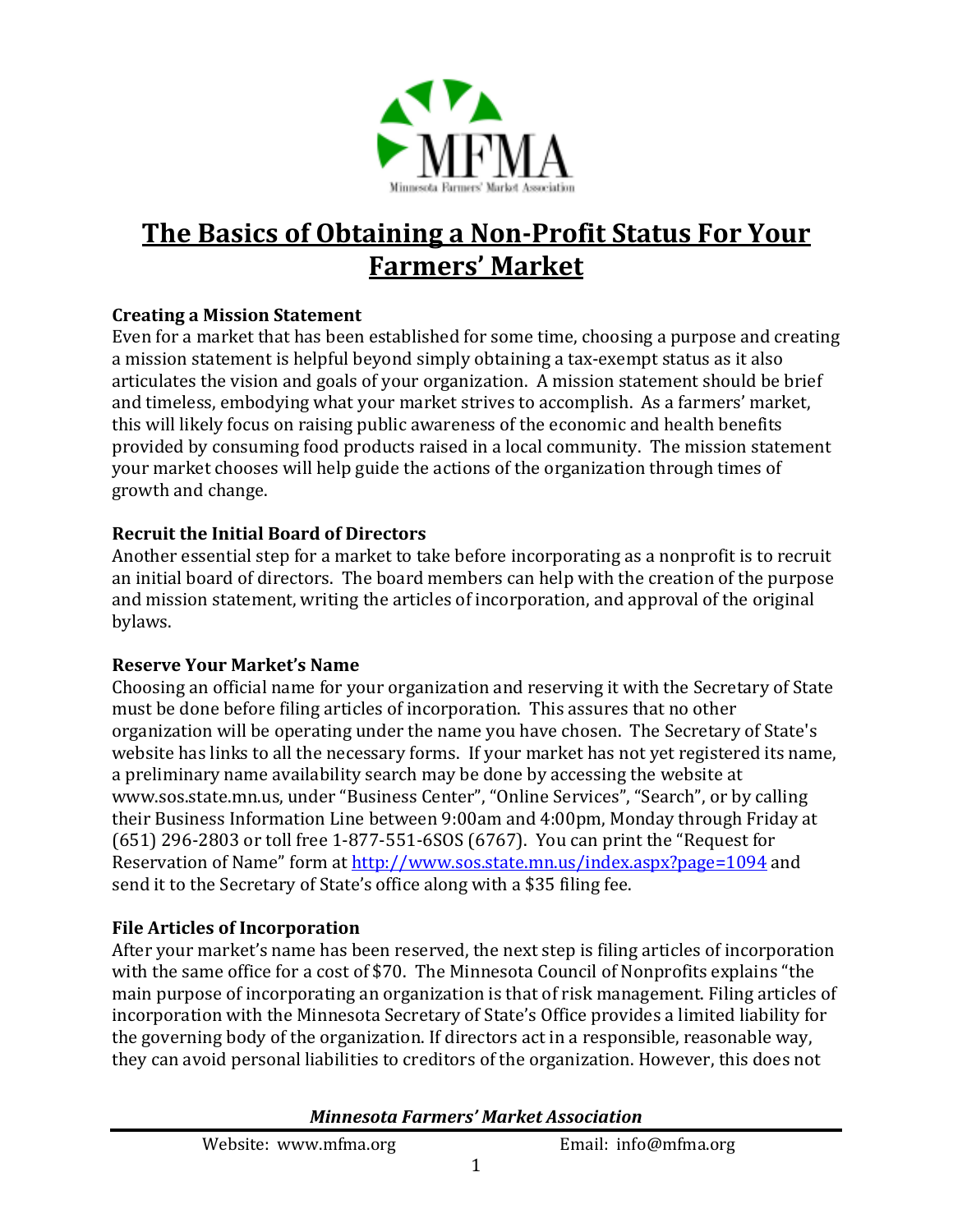include debts to the Internal Revenue Service for due payments, or due to fraudulent activities."

The founders of your organization should write the articles, which formally name the entity, its location, and its purpose. This document is the legal record of how the organization is to be managed. The Minnesota Nonprofit Corporation Act, Section 317A of the Minnesota Statutes, lists laws that govern Minnesota nonprofit corporations. It is important to remember when drafting your market's original articles of incorporation that parts of the Minnesota Nonprofit Corporation Act state the default laws that nonprofits must follow, unless their articles or bylaws state otherwise. Filing this document is necessary prior to applying for tax-exempt status from the Internal Revenue Service. The IRS requires specific language to be used describing the purpose of the organization, and the requirements it must follow for exemption. Sample articles for a farmers' market incorporating as a 501(c)(6) organization are available on the Minnesota Farmers' Market Association's website. Once finished, your articles may be sent to the Business Services Division of the Minnesota Secretary of State's Office along with a \$70 filing fee. Once your market's articles are filed, you will receive a "Certificate of Incorporation."

# **Draft Bylaws**

While your market is waiting to receive confirmation of its incorporation, the board of directors can draft and adopt corporate bylaws to govern how the market will be run. Bylaws are not required by law, but they can provide structure and guidance as the internal rules and regulations of your organization. Section 317A of the Minnesota Statutes detailing nonprofit law in Minnesota provides the general structure of what may be included in bylaws while also providing substantial flexibility. As the bylaws are much easier to amend than your articles of incorporation, they can be revised often to accommodate the changing needs of your market. Bylaws should address organizational issues such as:

- Membership  $\overline{\phantom{a}}$  if the organization will have members, who they are, how and when membership meetings will occur, what notice is required for meetings, requirements of a special meeting, quorum, and voting.
- Board of directors number, election process, meetings, length of term, number of terms allowed, vacancies, removals, quorum, officers, and standing committees.
- Fiscal management fiscal year, and committee/officer responsibilities, compensation of directors, reporting requirements and dues.
- Amendments how will amendments be made and approved.

 At the first meeting of the initial board of directors, the bylaws can be approved and adopted. The organization can elect new board members and officers according to the procedures outlined in the bylaws at this meeting.

# **Obtain a Federal ID Number**

The board can then begin the process of obtaining a tax-exempt status for the market. First, your organization must apply for a Federal ID Number, also called an EIN. This number serves a purpose similar to that of an individual's social security number and must

| Website: www.mfma.org | Email: info@mfma.org |
|-----------------------|----------------------|
|                       |                      |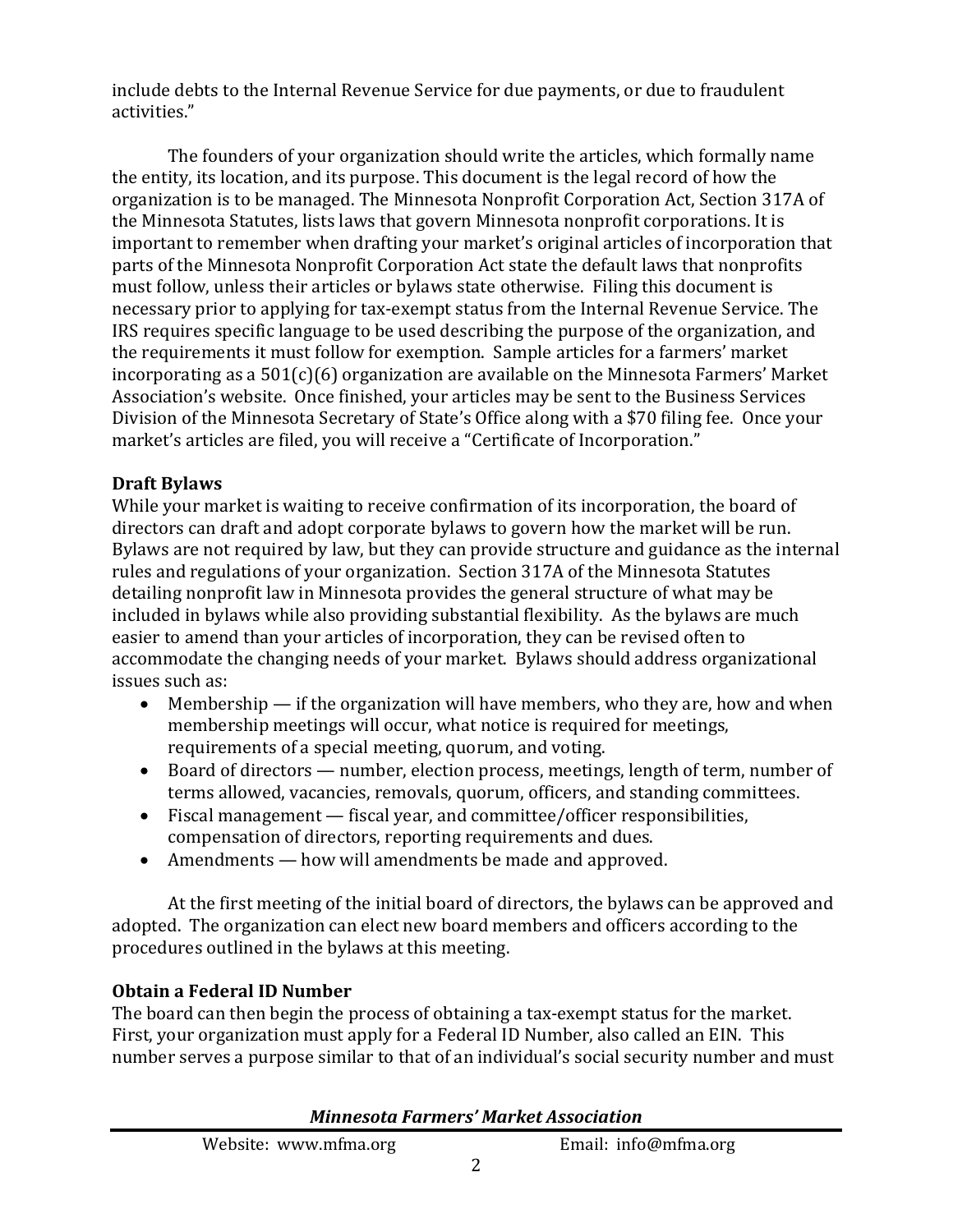be obtained before filing with the IRS. There are no filing fees, but your market must be incorporated prior to applying. While processing can take up to five weeks if application is through mail or fax, it can be done immediately through Tele-TIN telephone filing. The "How to Apply for an EIN" page of the IRS website contains all the directions needed for the process at: http://www.irs.gov/businesses/small/article/0,,id=97860,00.html

# **Apply for Tax-Exempt Status with the IRS**

While it is a common misperception that all nonprofits are automatically tax-exempt, your market will not actually be entitled to this benefit until you have applied or exemption with the Internal Revenue Service. Section 4 of Publication 557 from the IRS contains information about the federal laws regulating  $501(c)(6)$  organizations and is available free in PDF form at their website, here:

http://www.irs.gov/charities/article/0,,id=96122,00.html

Also available at this website is Form 1024 for requesting a ruling or determination letter along with instructions for completion. The initial sections for all applicants must be filled out, as well as Schedule C for  $501(c)(6)$  organizations. Form 8718, available here: http://www.irs.gov/pub/irs-pdf/f8718.pdf, must be included when filing the form, along with the filing fee. The filing fee is \$850 for an organization anticipating gross receipts averaging more than \$10,000 during its first four years and \$400 for an organization anticipating gross receipts averaging less than \$10,000 during its first four years. The two forms and the fee must be submitted together, and processing may take up to six months. They can be sent to:

Internal Revenue Service P.O. Box 12192 Covington, KY 41012-0192

# **Keep Up With Annual Filing**

Despite tax-exempt status, your market will still have to file an annual tax return with the IRS. Smaller organizations can generally file the simpler 990-EZ form, available each year on the website of the IRS. Similarly, a nonprofit incorporated in Minnesota must continue to register annually with the Secretary of State. Failure to register by December 31st each year will result in dissolution of the organization, and a \$25 fee will apply to reinstate the organization's corporate existence. The Secretary of State's Office will send out a registration form, which must be filled out and returned to:

Secretary of State, Records Processing Division 180 State Office Building 100 Constitution Ave. St. Paul, MN 55155-1299

# **Acquiring a Lawyer**

To assist you with the process of obtaining your non-profit status, you may utilize the following website powered by the Minnesota State Bar Association to locate a lawyer specializing in non-profit businesses and corporations: www.mnfindalawyer.com